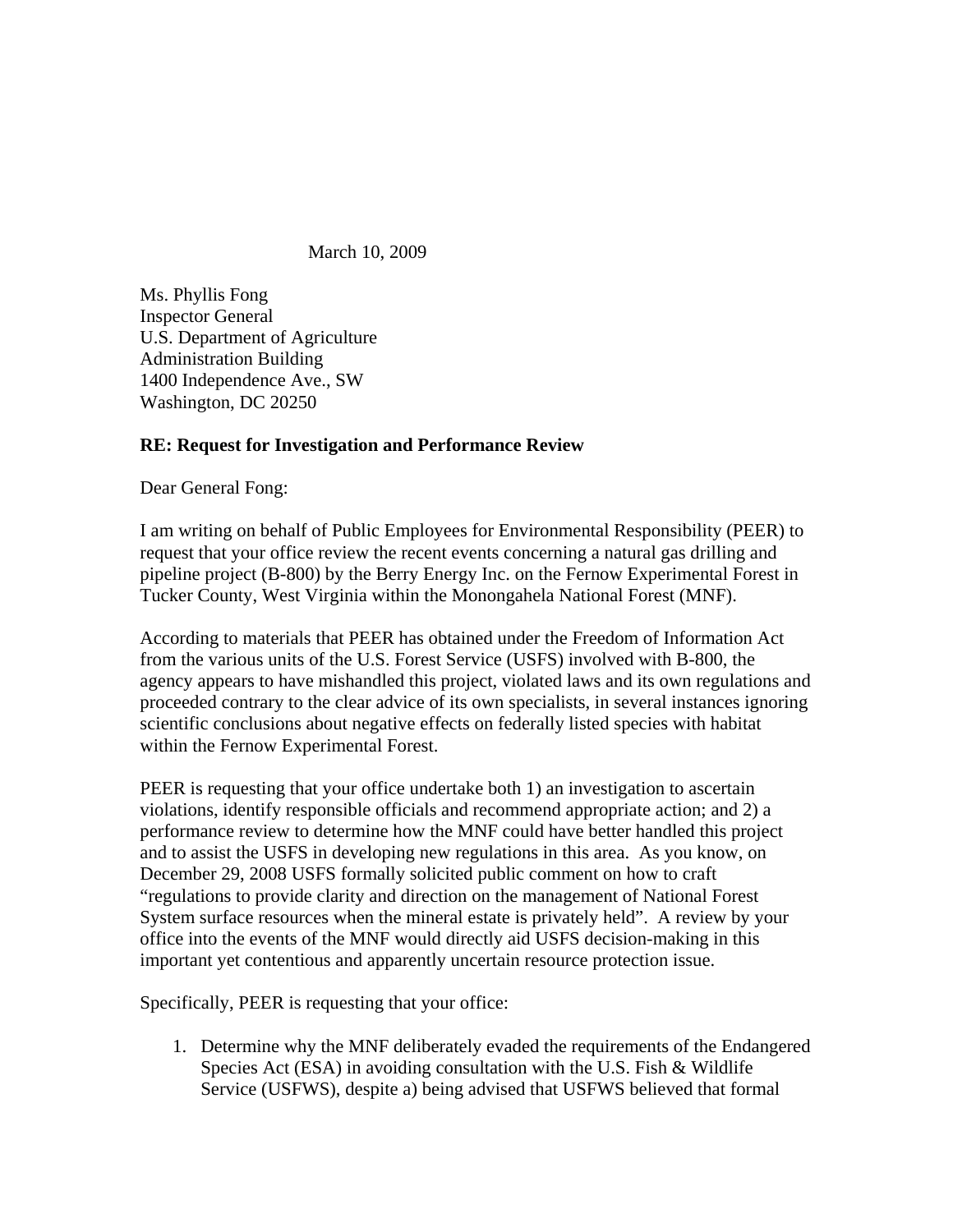consultation was required; and b) the unambiguous warnings of USFS specialists that ESA resources may be put in jeopardy by the B-800 project.

- 2. Ascertain the responsibility for MNF improperly invoking a Categorical Exemption under the National Environmental Policy Act (NEPA) for the B-800 drilling project by, among other things, a) inappropriately limiting which aspects of B-800 were under consideration in terms of both the size of the project and the exclusion from consideration of pipelines or other associated facilities from the scope of the project for NEPA purposes; and b) using a Categorical Exemption on a project with clear ESA consequences.
- 3. Evaluate the actions by the MNF in failing to address drill pit fluids that accumulated from B-800 activities in such volumes as to a) violate state and federal anti-pollution laws; and b) threaten birds and other wildlife that would drink or come into contact with the toxic fluids.
- 4. Review the decision by unnamed senior USFS officials to block a request for legal guidance from the USDA Office of General Counsel on several thorny questions posed by this project.
- 5. Assess whether MNF and Region 9 leadership improperly ignored the scientific findings of the agency's own experts. President Obama recently declared in a visit to the Interior Department headquarters "The work of scientists and experts in my administration, including right here in the Interior Department, will be respected".

In the absence of involvement by your office, USFS will again drift into the legal and policy morass in which it found itself on the Allegheny National Forest in Pennsylvania. A similar, but more extensive, oil and gas drilling program on the Allegheny BF drew dueling lawsuits by both industry and environmentalists with USFS in the middle. While the MNF is not now in litigation, it may soon be, as may several similarly situated national forests.

These conflicts will be most acute in the most sensitive national forest lands. According to documents that PEER obtained under the Freedom of Information Act, USFS controls only a fraction of the mineral rights beneath wilderness areas and experimental forests in the eastern U.S. In Region 9, records show that 33% of the mineral rights beneath wilderness areas and experimental forests are privately owned but that the Region has no data about ownership of subsurface rights in several areas. The 13-state Southern Region (Region 8) conceded that it had no records identifying who controlled the subsurface estate for the vast majority of its wilderness lands and experimental forests.

In support of this request we append several documents that illustrate the nature of the problems alluded to above: